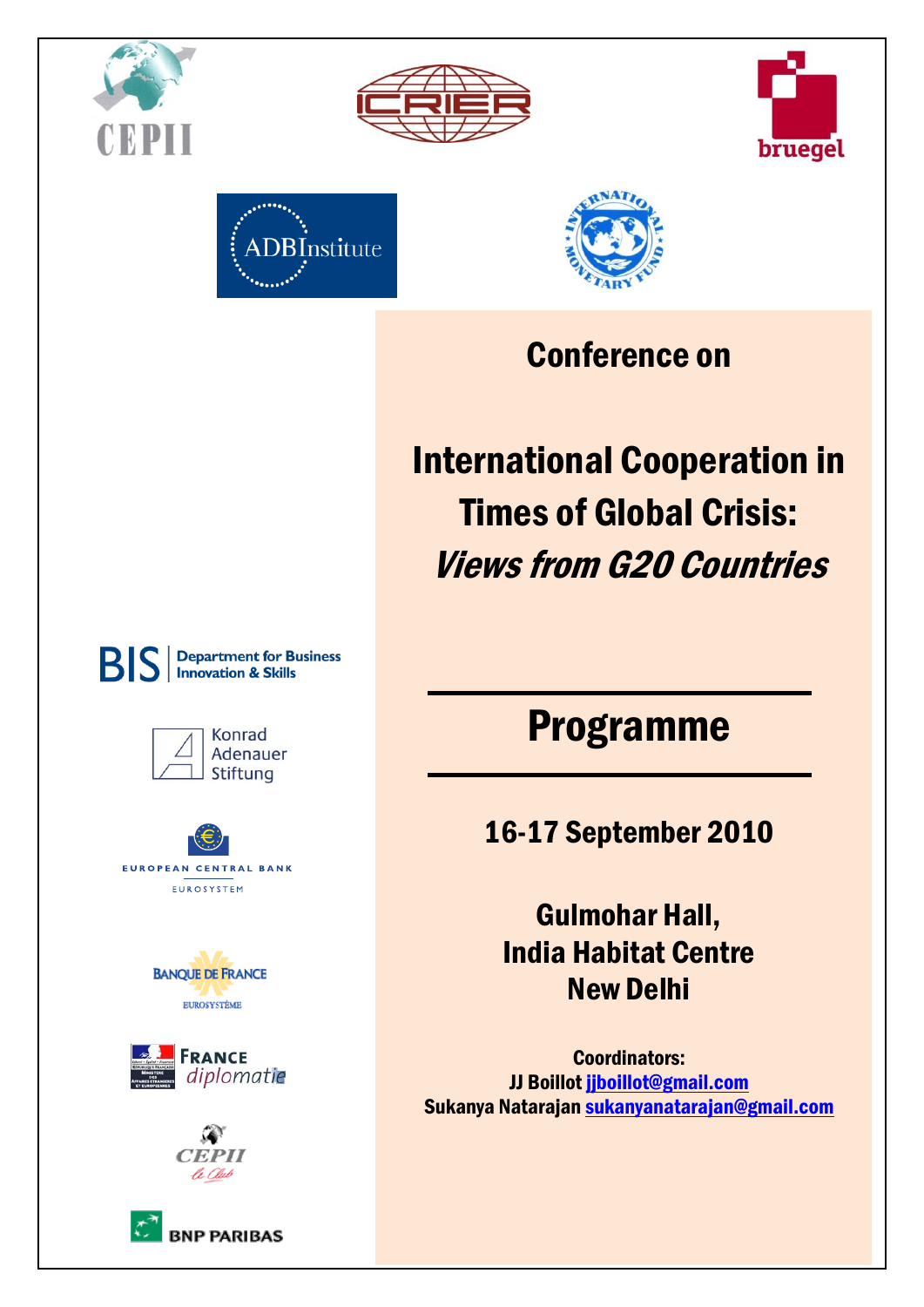#### **16 September 2010**

| 09:00-09:30    | Registration                                   |                                                                                                                                                                                     |  |  |
|----------------|------------------------------------------------|-------------------------------------------------------------------------------------------------------------------------------------------------------------------------------------|--|--|
| $09:05 - 9:20$ | Co-ordination Meeting for Session Chairpersons |                                                                                                                                                                                     |  |  |
| 09:30-10:30    |                                                |                                                                                                                                                                                     |  |  |
|                | <i>Opening Comments:</i>                       | <b>Parthasarathi Shome, Director &amp; CE (Designate),</b><br>ICRIER, India, Agnes Benassy, Director, CEPII,<br>France and <b>Jean Pisani-Ferry</b> , Director, Bruegel,<br>Belgium |  |  |
|                | <i>Inaugural Address</i> :                     | Montek Singh Ahluwalia, Deputy<br>Chairman,<br>Planning Commission, India                                                                                                           |  |  |
| $10:30-11:00$  | Tea/Coffee Break                               |                                                                                                                                                                                     |  |  |
| 11:00-12:45    |                                                |                                                                                                                                                                                     |  |  |

#### **Session 1: Financial Reform: The End of International Coordination?**

|             | Chair        |                      | Shigeo Kashiwagi, Senior Fellow, Policy Research<br>Institute, Ministry of Finance, Japan.    |
|-------------|--------------|----------------------|-----------------------------------------------------------------------------------------------|
|             | Speaker 1    |                      | Avinash Persaud, Chairman, Intelligence Capital, UK.                                          |
|             | Speaker 2    | $\ddot{\phantom{0}}$ | Nicolas Véron, Senior Fellow, Bruegel,<br>Belgium.                                            |
|             | Speaker 3    |                      | <b>Aditya Narain, Deputy Division Chief, Monetary and</b><br>Capital Markets Department, IMF. |
|             | Discussant 1 |                      | Andrew Sheng, Chief Adviser to the China<br><b>Banking Regulatory Commission</b>              |
|             | Discussant 2 | ÷                    | Olena Havrylchyk, Economist, CEPII, France.                                                   |
| 12.10-12.50 | O&A          |                      |                                                                                               |
|             |              |                      |                                                                                               |

| 13:00-14:00 Lunch with Keynote Speech: |  |                       |                                               |  |  |
|----------------------------------------|--|-----------------------|-----------------------------------------------|--|--|
| Chair                                  |  |                       | Jean Pisani Ferry, Director, BRUEGEL, Belgium |  |  |
| <i>Keynote Speech</i>                  |  | $:$ Tommaso<br>Europe | <b>Padoa-Schioppa</b> , President, Notre      |  |  |

14:00-15:45

**Session 2: Trade and Investment: How to Avoid Protectionism and Foster Openness?**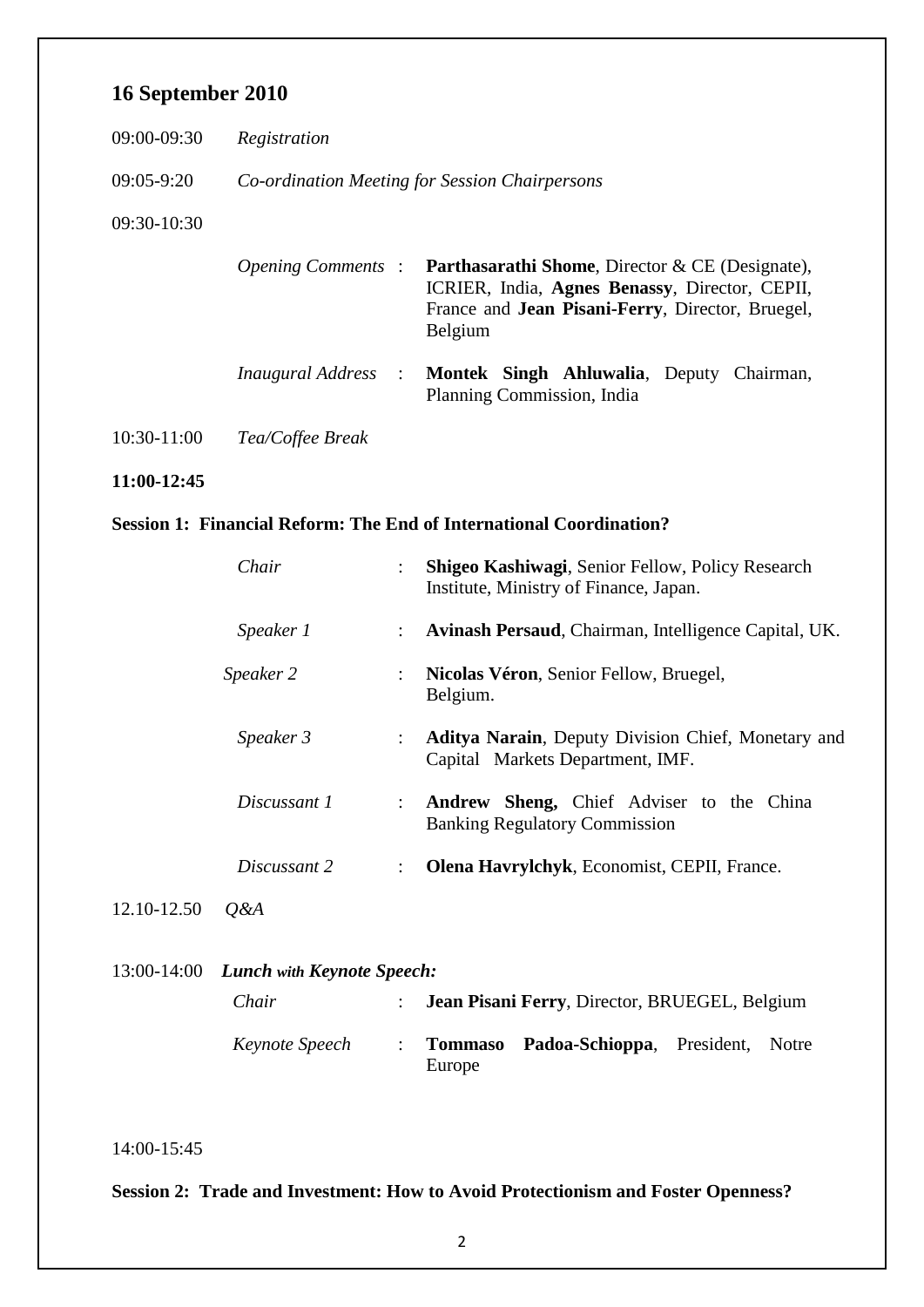| Chair                    | $\ddot{\cdot}$       | Torres*,<br>Director,<br>International<br>Raymond<br>Institute for Labour Studies, ILO                                                    |
|--------------------------|----------------------|-------------------------------------------------------------------------------------------------------------------------------------------|
| Speaker 1                | $\ddot{\phantom{a}}$ | Richard Baldwin, Professor, Graduate Institute,<br>Geneva and Simon Evenett, Professor, University<br>of St Gallen and CEPR, Switzerland. |
| Speaker 2                | $\ddot{\phantom{a}}$ | Jean Lim, Advisor, Presidential Committee for<br>G20 Summit.                                                                              |
| Speaker 3                | $\ddot{\phantom{a}}$ | <b>Alejandro Jara, Deputy Director General, WTO.</b>                                                                                      |
| Discussant 1             | ÷                    | Sinan Ulgen, Chairman, EDAM, Turkey.                                                                                                      |
| Discussant 2             | ÷                    | <b>Chia Siow Yue, Senior Research Fellow,</b><br>Singapore Institute of International Affairs.                                            |
| 15.20 - 16.00<br>$O\& A$ |                      |                                                                                                                                           |

16:00-16:15 *Tea/Coffee Break*

16:15-18:00

### **Session 3: Global Rebalancing: What Can Be Delivered?**

|                   | Chair        |                      | Shankar Acharya, Honorary Professor, ICRIER,<br>India.                                                                  |
|-------------------|--------------|----------------------|-------------------------------------------------------------------------------------------------------------------------|
|                   | Speaker 1    | $\ddot{\phantom{a}}$ | <b>Yiping Huang, Professor, Peking University, China.</b>                                                               |
|                   | Speaker 2    | $\ddot{\cdot}$       | <b>Heribert Dieter, SWP, Germany and Co-Director</b><br>of the Warwick Commission on International<br>Financial Reform. |
|                   | Speaker 3    | $\ddot{\phantom{0}}$ | Gian-Maria Milesi-Ferretti, Assistant Director,<br>Research Department, IMF.                                            |
|                   | Discussant 1 | $\ddot{\phantom{a}}$ | Ku-Hyun Jung, Senior Advisor and Former<br>President, Samsung Research Institute (SERI),<br>Korea.                      |
|                   | Discussant 2 | $\ddot{\phantom{a}}$ | David Vines, Professor, Oxford University, UK.                                                                          |
| 17.20-18.00 $Q&A$ |              |                      |                                                                                                                         |
| 19:30             |              |                      | <b>Conference Dinner with Keynote Speech (The Claridges, New Delhi)</b>                                                 |
|                   | Chair        | $\ddot{\cdot}$       | <b>Parthasarathi Shome, Director &amp; CE (Designate),</b><br><b>ICRIER</b>                                             |

| Keynote Speech                       |  | : <b>Andrew Sheng,</b> Chief Adviser to the China |  |  |  |  |  |
|--------------------------------------|--|---------------------------------------------------|--|--|--|--|--|
| <b>Banking Regulatory Commission</b> |  |                                                   |  |  |  |  |  |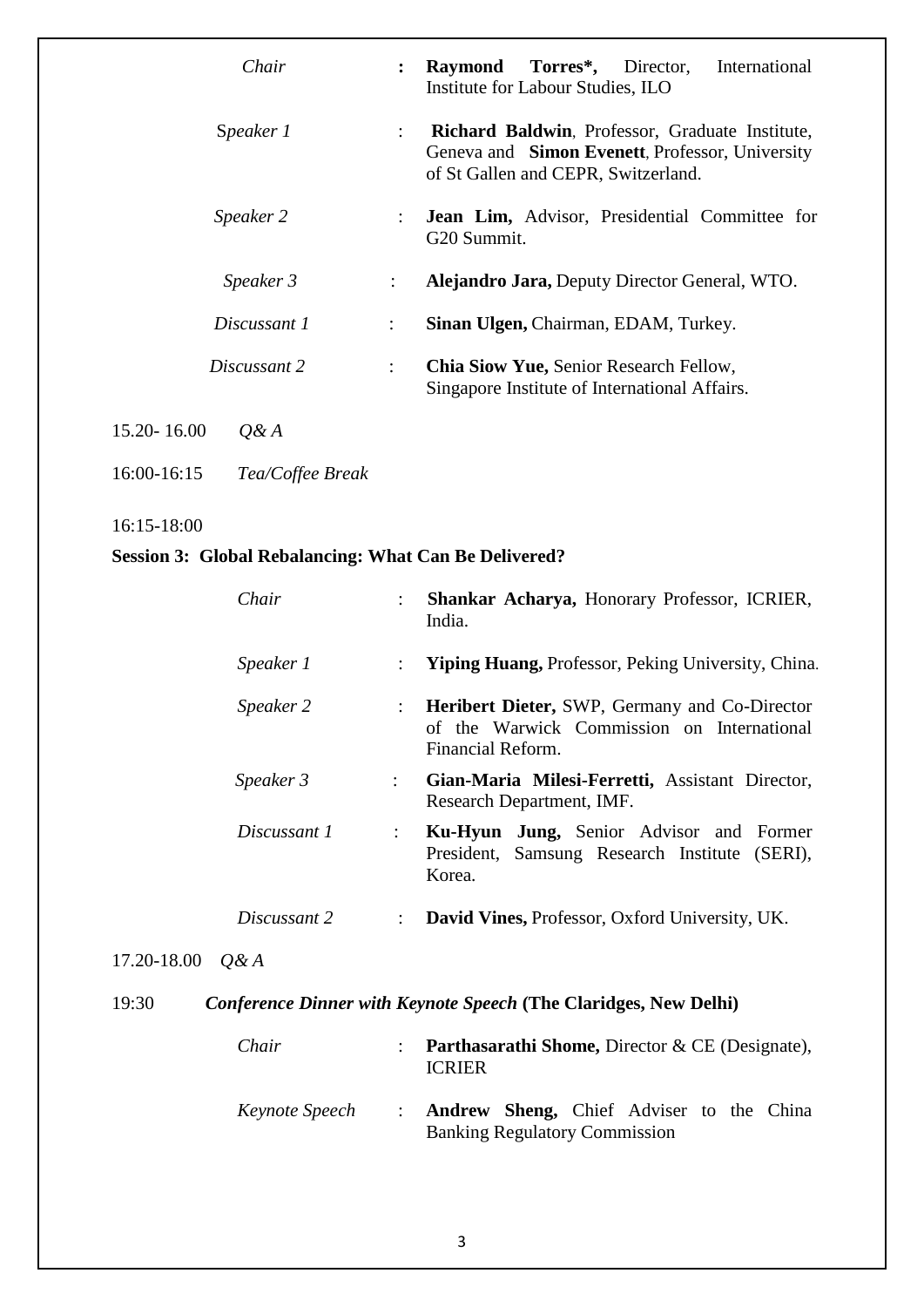## **17 September 2010**

#### 9:00- 10:50

### **Session 4: Can The International Monetary System Be Reformed?**

|                   | Chair                        | $\ddot{\cdot}$            | Monticelli, Head<br>of<br>International<br>Carlo<br>Department, Treasury, Italy                                                      |
|-------------------|------------------------------|---------------------------|--------------------------------------------------------------------------------------------------------------------------------------|
|                   | Speaker 1                    | $\mathbb{Z}^{\mathbb{Z}}$ | <b>Enrique</b><br><b>Alberola,</b> Executive<br>Coordinator,<br>International Affairs Associate Directorate, Bank<br>of Spain.       |
|                   | Speaker 2                    | $\ddot{\phantom{0}}$      | Ilan Goldfajn, Chief Economist, Itaú Unibanco,<br><b>Brazil</b>                                                                      |
|                   | Speaker 3                    |                           | Marcel Fratzscher, Head of Division, European<br><b>Central Bank</b>                                                                 |
|                   | Discussant 1                 | $\ddot{\phantom{a}}$      | Isabelle Mateos y Lago, Deputy Division Chief,<br>Policy Development and Review Department, IMF                                      |
|                   | Discussant 2                 |                           | Michel Aglietta, Professor, University of Paris X<br>Nanterre, France                                                                |
| 10.20-11.00       | $Q\& A$                      |                           |                                                                                                                                      |
|                   | 11.00-11.20 Tea/Coffee Break |                           |                                                                                                                                      |
|                   | 11.30-12.30 Special Session  |                           |                                                                                                                                      |
|                   | Chair                        | $\ddot{\cdot}$            | Agnes Benassy, Director, CEPII, France                                                                                               |
|                   | Keynote Speech               |                           | <b>Pranab Mukherjee, Finance Minister, India</b>                                                                                     |
| 12.30-14.00 Lunch |                              |                           |                                                                                                                                      |
|                   | Chair                        |                           | Isher Judge Ahluwalia, Chairperson, ICRIER,<br>India                                                                                 |
|                   |                              |                           | <i>Luncheon Address</i> : <b>Changyong Rhee,</b> Secretary General of the<br>Presidential Committee for the G-20 Summit<br>Committee |
| $14:10 - 16:00$   |                              |                           |                                                                                                                                      |
|                   |                              |                           | Session 5: Financial Safety Nets: How Can Regional and Multilateral Schemes Coexist?                                                 |

| Chair     | <b>Bruno Cabrillac,</b> Director for Economics,<br>International and European Relations, Bank of<br>Spain |
|-----------|-----------------------------------------------------------------------------------------------------------|
| Speaker 1 | Masahiro Kawai, Dean, Asian Development Bank<br>Institute, Japan                                          |